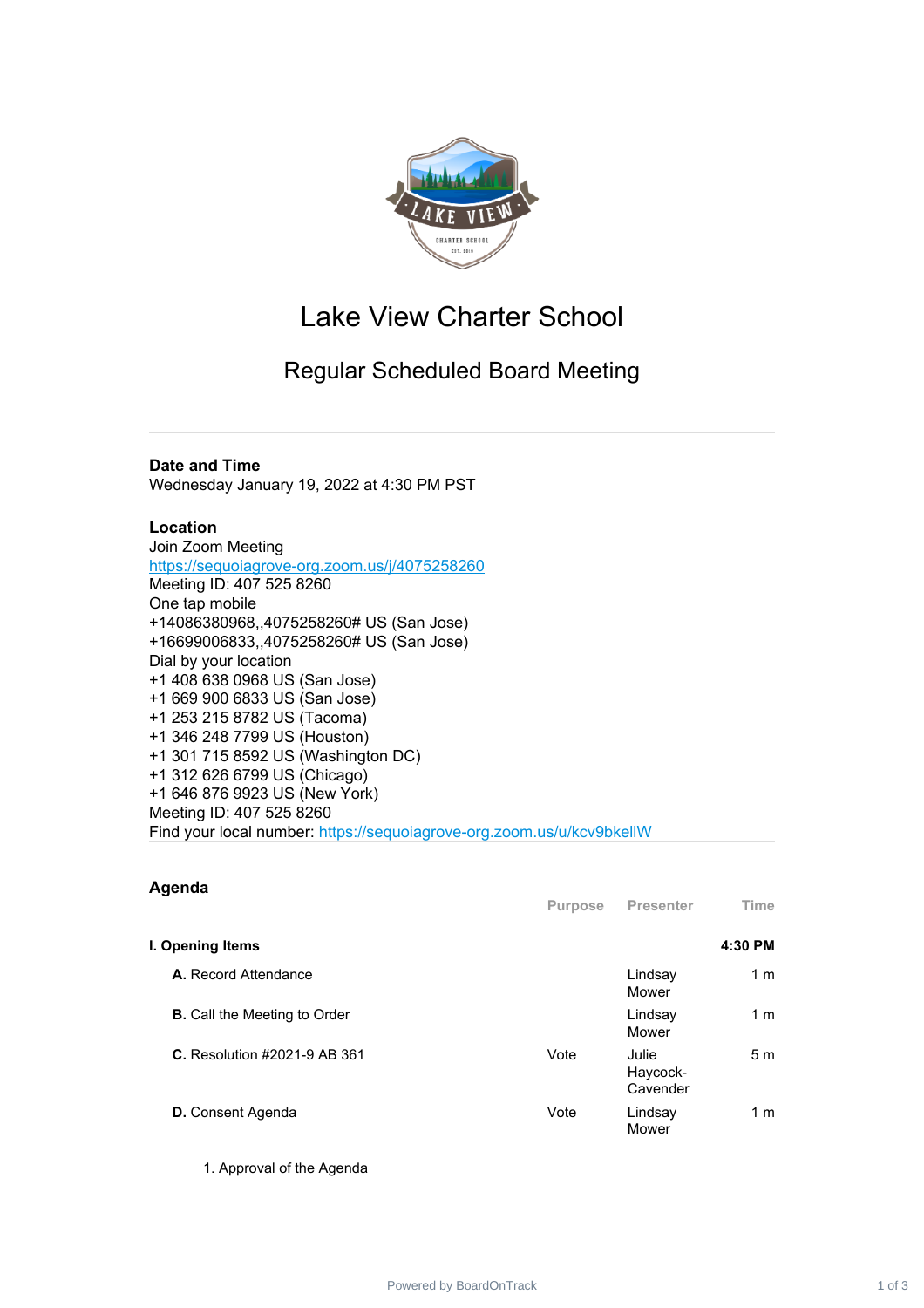| 2. Approval of the Minutes from:                                                                                                                                                                      | <b>Purpose</b> | <b>Presenter</b>                           | Time            |
|-------------------------------------------------------------------------------------------------------------------------------------------------------------------------------------------------------|----------------|--------------------------------------------|-----------------|
|                                                                                                                                                                                                       |                |                                            |                 |
| • December 8, 2021 Regular Scheduled Board Meeting<br>• December 8, 2021 Special Board Meeting<br>• December 14, 2021 Special Board Meeting                                                           |                |                                            |                 |
|                                                                                                                                                                                                       |                |                                            |                 |
| <b>E.</b> Public Comments                                                                                                                                                                             |                |                                            | 3 <sub>m</sub>  |
| <b>F.</b> Closed Session                                                                                                                                                                              | Vote           | Stephenie<br>Alexander<br>with<br>Procopio | 30 <sub>m</sub> |
| Conference with Legal Counsel - Anticipated Litigation § - Section 54956.9)<br>Significant exposure to litigation pursuant to paragraph (2) or (3) of subdivision (d) of Section<br>54956.9: (1 case) |                |                                            |                 |
| G. Announcement of Any Action Taken during Closed<br>Session                                                                                                                                          |                | Lindsay<br>Mower                           | 5 <sub>m</sub>  |
| H. Executive Director's Report                                                                                                                                                                        |                | Julie<br>Haycock-<br>Cavender              | 15 <sub>m</sub> |
|                                                                                                                                                                                                       |                |                                            |                 |
| II. Finances                                                                                                                                                                                          |                |                                            | 5:31 PM         |
| A. November and December Financials                                                                                                                                                                   | Vote           | James<br>Surmeian                          | 20 <sub>m</sub> |
| <b>B.</b> Finance Training                                                                                                                                                                            | <b>FYI</b>     | Spencer<br><b>Styles</b>                   | 45 m            |
| III. Academic Excellence                                                                                                                                                                              |                |                                            | 6:36 PM         |
| A. School Accountability Report Card (SARC) 2021-<br>2022                                                                                                                                             | Vote           | Julie<br>Haycock-<br>Cavender              | 5 m             |
| <b>IV. Closing Items</b>                                                                                                                                                                              |                |                                            | 6:41 PM         |
| A. Board of Director's Comments & Requests                                                                                                                                                            | <b>Discuss</b> |                                            | 2 m             |
| <b>B.</b> Announcement of Next Regular Scheduled Board<br>Meeting                                                                                                                                     | <b>FYI</b>     | Lindsay<br>Mower                           | 1 <sub>m</sub>  |
| The Next Regular Scheduled Board Meeting is February 16, 2022 at 4:30 PM.                                                                                                                             |                |                                            |                 |

Public Comment Rules: Members of the public may address the Board on agenda or non-agenda items through the teleconference platform, Zoom. Zoom does not require the members of the public to have an account or login. Please either utilize the chat option to communicate to the administrative team of your desire to address the Board or simply communicate orally your desire to address the Board when the Board asks for public comments. Speakers may be called in the order requests are received. Comments are limited to 2 minutes each, with no more than 15 minutes per single topic. If a member of the public utilizes a translator to address the Board, those individuals are allotted 4 minutes each. If the Board utilizes simultaneous translation equipment in a manner that allows the Board to hear the translated public testimony simultaneously, those individuals are allotted